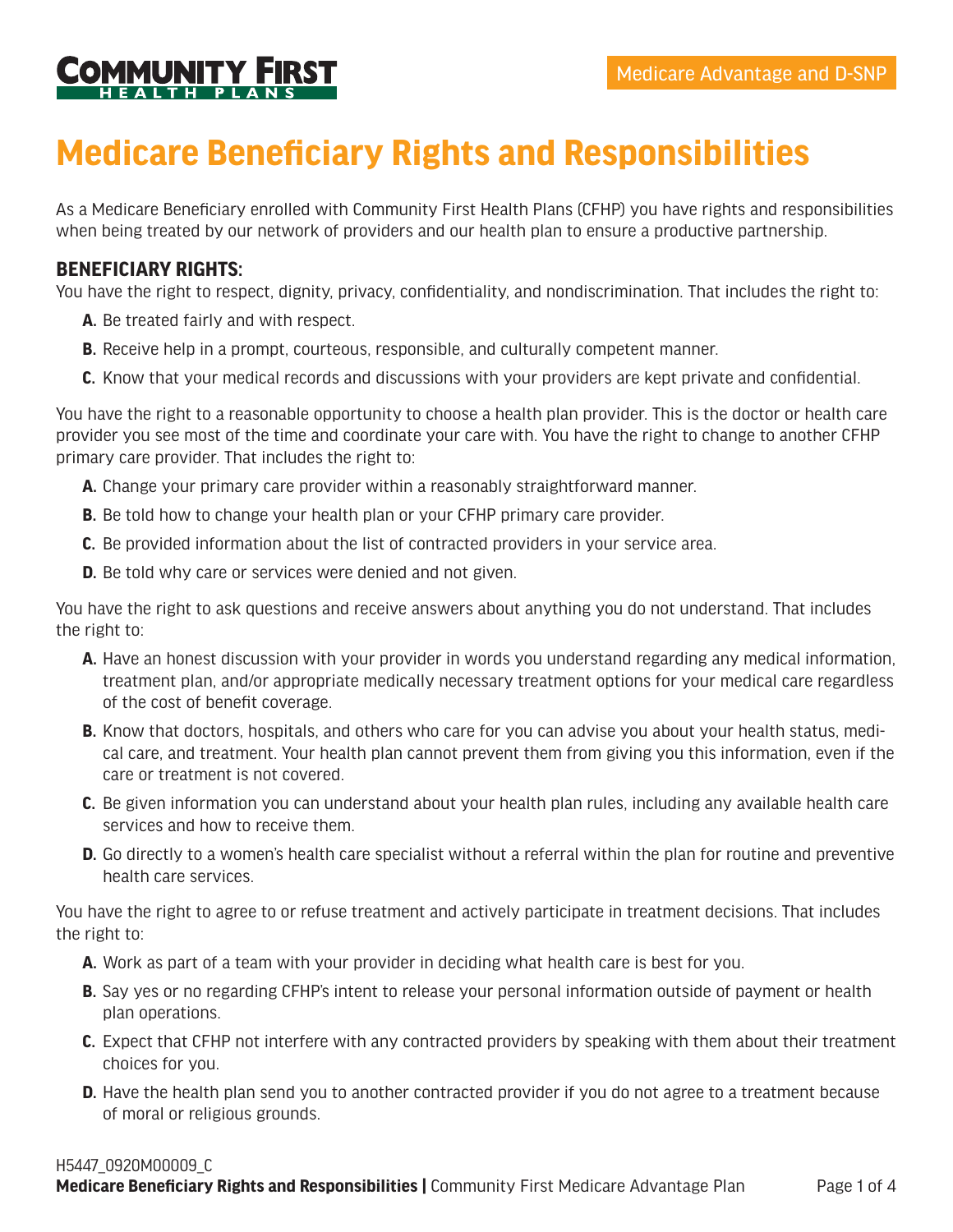You have the right to use the Appeals and Grievances process available through CFHP and receive a timely response to appeals and grievances. That includes the right to:

- **A.** Make a complaint (also known as a "grievance") to CFHP about the quality of care received, wait times, provider behaviors, lack of cleanliness of a provider's office/facility, your ability to get information you need, and alleged breach of privacy.
- **B.** Receive a timely answer to your grievance or appeal.
- **C.** Be provided with information on how to make an appeal regarding denials.
- **D.** Receive a coverage decision or coverage information from your plan before receiving services from a provider.

You have the right to timely access to care that does not have any communication or physical access barriers. That includes the right to:

- **A.** Have telephone access to a medical professional 24 hours a day, 7 days a week to receive any emergency or urgent care.
- **B.** Be able to get in and out of a health care provider's office. This includes barrier-free access for people with disabilities and/or other conditions that limit mobility in accordance with the Americans with Disabilities Act.
- **C.** Have an interpreter, if needed, during appointments with your providers and when talking to your health plan coordinator. Interpreters include people who can speak in your native language, help someone with a disability, or help you understand the information.

You have the right NOT to be restrained or secluded when it is for someone else's convenience or is meant to force you to do something you do not want to do or to punish you.

You have a right to know that doctors, hospitals, and others who care for you can advise you about your health status, medical care, and treatment. Your health plan cannot prevent them from giving you this information, even if the care or treatment is not a covered service.

You have a right to make recommendations about the health plan's member rights and responsibilities policy.

You have a right to know that you are not responsible for paying for covered services. Doctors, hospitals, and others cannot require you to pay copayments or any other amounts for covered services.

## **BENEFICIARY RESPONSIBILITIES:**

You must learn and understand each right you have under the Medicare program. That includes the responsibility to:

- **A.** Learn and understand your rights under the Medicare program.
- **B.** Ask questions if you do not understand your rights.
- **C.** Learn what provider options are available in your area.
- **D.** Express your opinions, concerns, and complaints in a constructive manner.
- **E.** Inform CFHP of any change in your home or mailing address.
- **F.** Provide any changes to your or phone number in writing, even if these changes are only temporary.
- **G.** Be considerate and cooperative in dealing with your health plan staff and providers, including their office staff, while also respecting other members' rights.
- **H.** Schedule appointments and arrive on time for these scheduled visits. Notify your healthcare provider if you must cancel or be late for a scheduled appointment within a sufficient amount of time.
- **I.** Keep your scheduled appointments.
- **J.** Verify that your provider is part of the health plan network.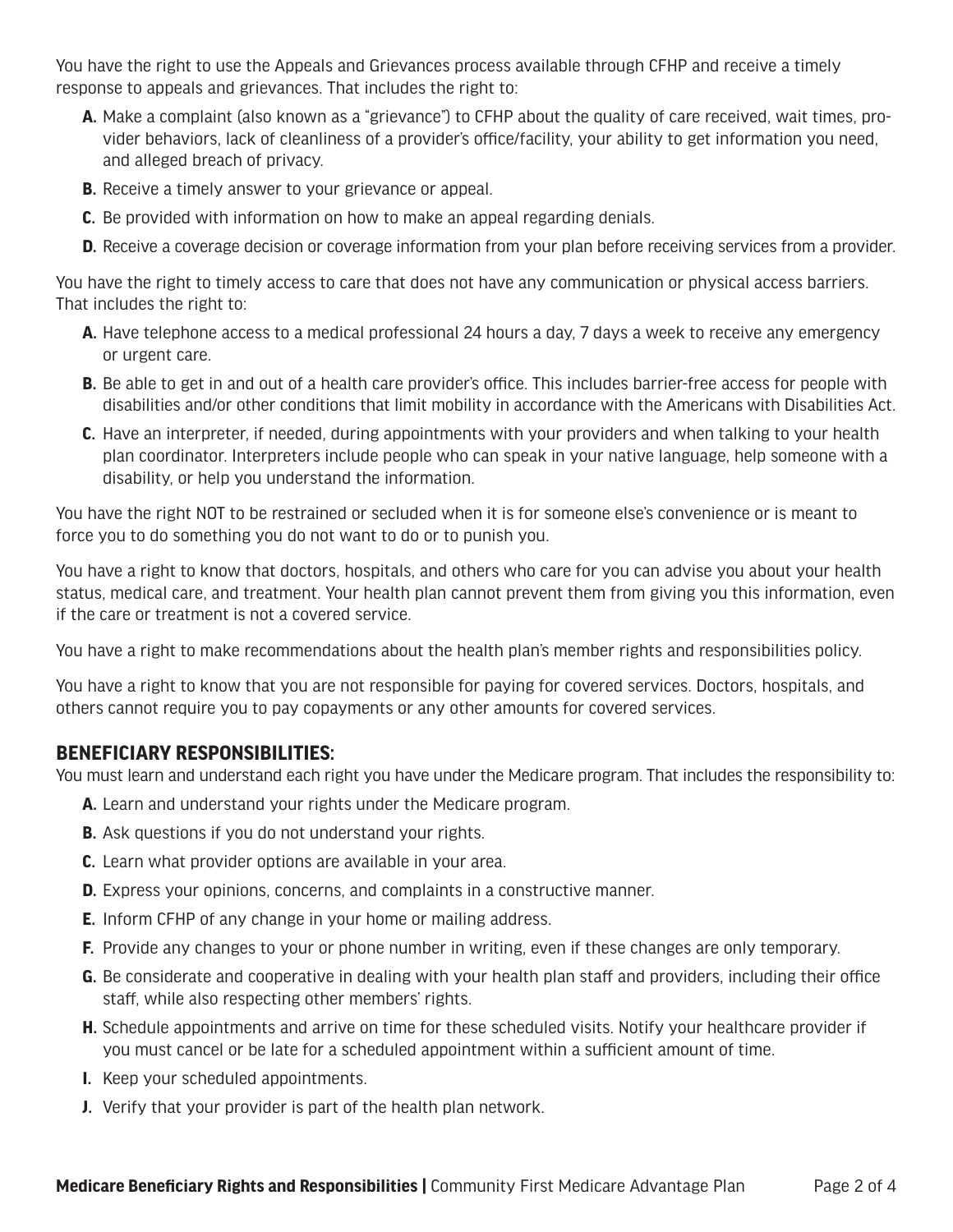You must abide by the health plan's and Medicare's policies and procedures. That includes the responsibility to:

- **A.** Learn and follow your health plan rules and Medicare rules.
- **B.** Follow healthcare facility rules and regulations affecting patient care and conduct.
- **C.** Choose your health plan primary care provider quickly.
- **D.** Make any changes in your health plan and primary care provider in the ways established by Medicare and by the health plan.
- **E.** Keep your scheduled appointments.
- **F.** Cancel appointments in advance when you cannot keep them.
- **G.** Always contact your primary care provider first for your non-emergency medical needs.
- **H.** Be sure you have approval from your primary care provider before going to a specialist.
- **I.** Understand when you should and should not go to the emergency room.
- **J.** Pay all copayments/coinsurance at the time of treatment or premiums by the date they are due.
- **K.** Carry your identification card with you at all times and use it while enrolled in CFHP.
- **L.** Show your member ID card before receiving services and protect your member ID card from being used by another person.

You must share and provide complete and accurate information about your health with your primary care provider and learn about service and treatment options to care for you. That includes the responsibility to:

- **A.** Talk to your providers about your health care needs and ask questions about the different ways your health care problems can be treated.
- **B.** Help your providers obtain your medical records.
- **C.** Follow the treatment plan agreed upon by your providers and determine any potential consequences of any refusal to observe those instructions or recommendations.
- **D.** Talk to your provider to carefully determine all you need to consent to any procedure or treatment.
- **E.** Have your provider ask for your permission for all treatment, unless there is an emergency and you cannot sign a consent form and your health is in serious danger.
- **F.** Refuse treatment, including any trial treatment, and be told of your choice's possible outcomes.
- **G.** Choose an advance directive to pick the kind of care you wish to receive if you become unable to express your wishes.

You must be involved in decisions relating to service and treatment options, make personal choices, and take action to keep yourself healthy. That includes the responsibility to:

- **A.** Work as a team with your provider in deciding what health care is best for you.
- **B.** Understand how the things you do can affect your health.
- **C.** Be honest and open with your physician and report unexpected changes in your condition in a timely fashion.
- **D.** Read and be aware of all material provided to you by CFHP regarding services and benefits.
- **E.** Do the best you can to stay healthy.
- **F.** Treat health plan staff, providers, and office staff with respect.
- **G.** Talk to your provider about all your medications.
- **H.** Know and confirm your benefits before receiving treatment.